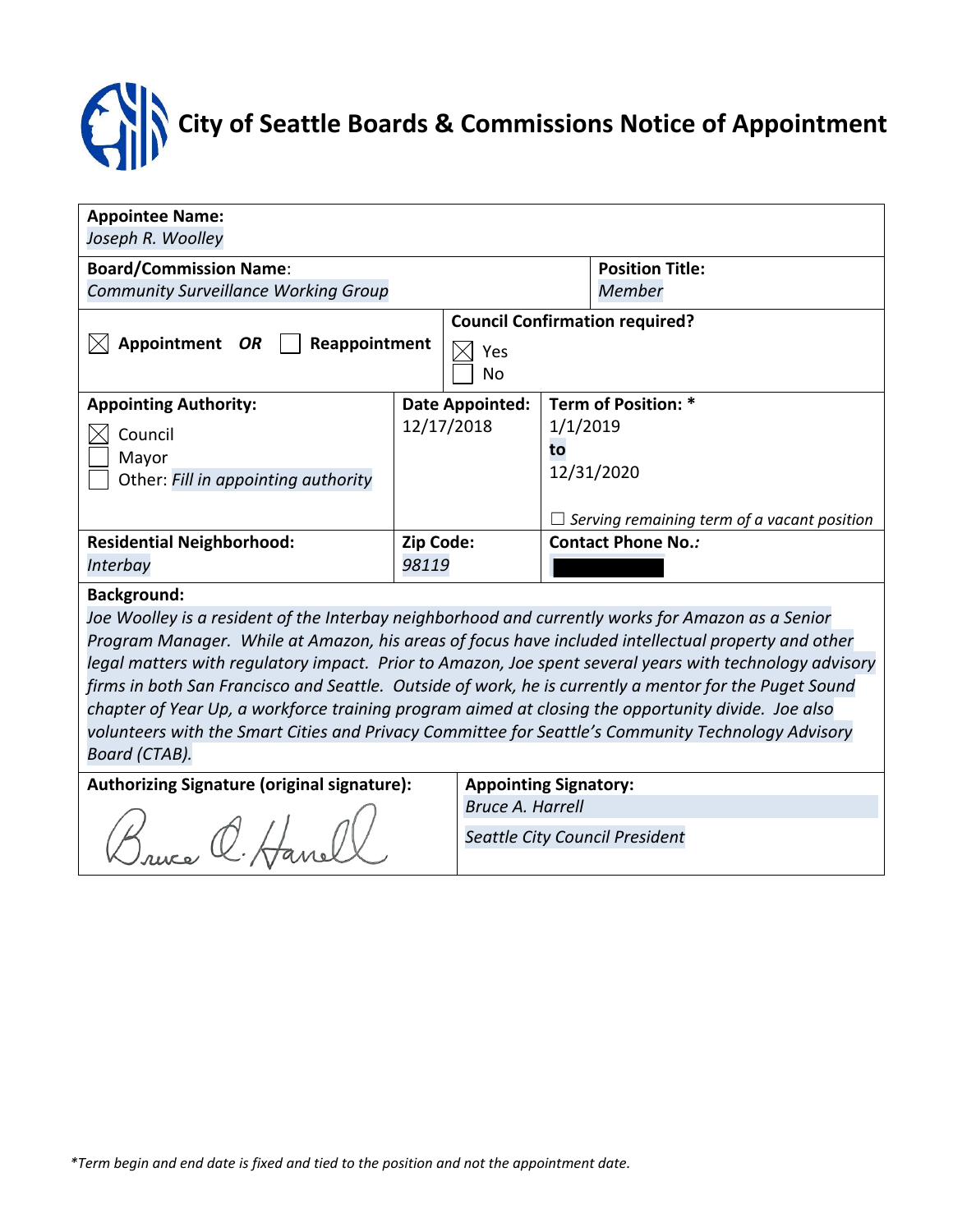## **Joseph R. Woolley**

Seattle, WA 98119

#### **EXPERIENCE SUMMARY**

- Program / project management Corporate development Software (incl. SaaS) E-commerce
- 
- 
- 
- Transaction coordination Technology and management consulting Hardware (consumer + IT) Streaming media

### *Role Foci Business Functions Technology Sectors*

- -
- 
- 
- 
- 

**BACKGROUND** 

#### **AMAZON** | Seattle, WA | Sept. 2016 – Present

#### *Sr. Program Manager, Corporate Financial Planning & Analysis (FP&A)*

- Initially hired as Sr. Financial Analyst, then independently re-scoped job function to better suit stakeholder needs; leveraging those efficiencies, then expanded the role to support additional lines of work as Sr. Program Manager (i.e., promotion equivalent)
- Currently manage three programmatic functions spanning technical, financial, and regulatory matters:
	- Process improvement for finance and technology systems / workflows (i.e., project management for 'fintech' programs)
	- Intellectual property transaction advisory (i.e., determining asset valuation, negotiation strategy, and financial treatment)
	- Competition and policy research (i.e., market segmentation analysis, product / technology trend analysis, etc.)
- Cross-functional point-person for multiple Amazon teams: Legal, Engineering, Accounting, Tax, FinTech, AWS Finance, etc.

#### **RPX CORPORATION** | San Francisco, CA | Sept. 2012 – Aug. 2016

Intellectual property advisory firm funded by Kleiner Perkins, Index Ventures, and Charles River Ventures. Publicly disclosed clients included Google, Samsung, Qualcomm, Sony, Canon, Cisco, and Panasonic; \$2.5+ billion deployed on behalf of 300+ clients

## *Manager, Corp. Development* | Jan. 2015 – Dec. 2015 *Sr. Analyst, Market Intelligence* | Sept. 2012 – Dec. 2013

 *Sr. Manager, Corp. Development* | Jan. 2016 – Aug. 2016 *Sr. Associate, Corp. Development* | Jan. 2014 – Dec. 2014

- Managed transaction execution of multi-party intellectual property syndicates and worked with executive team to define, research, and implement strategic initiatives
- Lead licensing transaction analysis and execution across multiple in-house teams while coordinating client outreach
- Managed all diligence, financial modeling, marketing materials, and outreach for \$100M+ licensing syndicate of 20+ clients
- Served as second-chair negotiator at *Aereo Inc.'s* bankruptcy auction to secure patent portfolio on behalf of client syndicate
- Supported diligence and board review of RPX's \$5M debt + equity investment in *Tyfone Inc.* (digital security start-up)
- Built custom research presentations for 20+ top-tier VC and PE firms covering patent risk across their portfolio companies
- Cross-functional point-person for multiple RPX teams: Legal, Finance, Engineering, Client Relations, and Market Intelligence

#### **HITACHI** | Seattle, WA | Jul. 2010 – Aug. 2012

#### *Consultant, Hitachi Consulting – Management Consulting & Technology Solutions*

- Served multinational technology clients as project management and financial analysis consultant
- Client engagements included advertising campaign coordination, IT user acceptance testing (UAT), financial risk benchmarking, litigation advisory, market research, financial reporting, and master data management

#### **THE BOEING COMPANY** | Everett, WA | May – Aug. 2009

*Intern, Supplier Management Contracts, Boeing Commercial Aircraft – 787 Dreamliner Program*

### $EDUCATION$

#### **B.A., ECONOMICS, TRUSTEE SCHOLAR** | University of Puget Sound | Tacoma, WA | May 2010

*Norton Clapp Arete Award:* Presented to one graduate who "exemplified the highest level of personal achievement" (2010) *Other Awards: Senior of Excellence* (2010), *Spurrell Memorial Good Government Award* (2009), *Junior Greek Man of the Year* (2009)

#### **COMMUNITY INVOLVEMENT\_\_\_\_\_\_\_\_\_\_\_\_\_\_\_\_\_\_\_\_\_\_\_\_\_\_\_\_\_\_\_\_\_\_\_\_\_\_\_\_\_\_\_\_\_\_\_\_\_\_\_\_\_\_\_\_\_\_\_\_\_\_\_\_\_\_\_\_\_\_**

**Cybersecurity & Privacy Subcommittee, City of Seattle Community Technology Advisory Board** | May 2018 – Present **Year Up, Puget Sound Chapter |** Corporate mentor for students participating in job training program **|** Apr. 2018 – Present **Young Executive Board, Ronald McDonald House Charities |** San Francisco facility at UCSF **|** Jun. 2013 – Aug. 2016

▪ Financial analysis & strategy ▪ Financial planning and analysis (FP&A) ▪ Web services (incl. IaaS, PaaS) ▪ Semiconductors